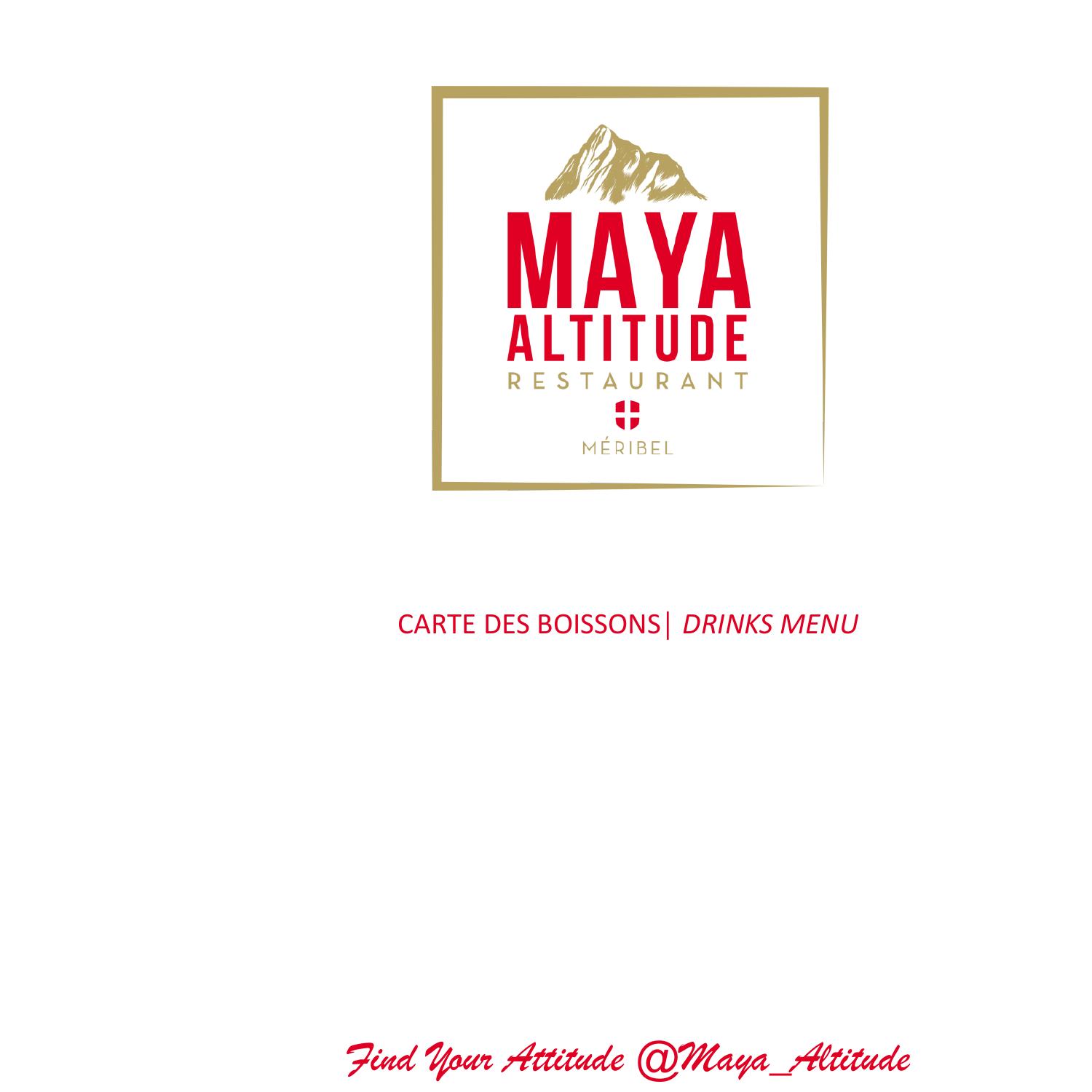

# LES BOISSONS CHAUDES │ *HOT DRINKS*

## **CAFÉ │ COFFEE**

| Café expresso<br>Expresso coffee                             | 4€ |
|--------------------------------------------------------------|----|
| Café noisette<br>Mini macchiato coffee                       | 4€ |
| Double expresso<br>Double expresso coffee                    | 6€ |
| Grand café crème<br>Large macchiato coffee                   | 6€ |
| Cappuccino<br>Cappuccino                                     | 6€ |
| <b>CHOCOLAT   CHOCOLATE</b>                                  |    |
| <b>Chocolat chaud</b><br>Hot chocolate                       | 6€ |
| <b>Chocolat viennois</b><br>Hot chocolate with whipped cream | 7€ |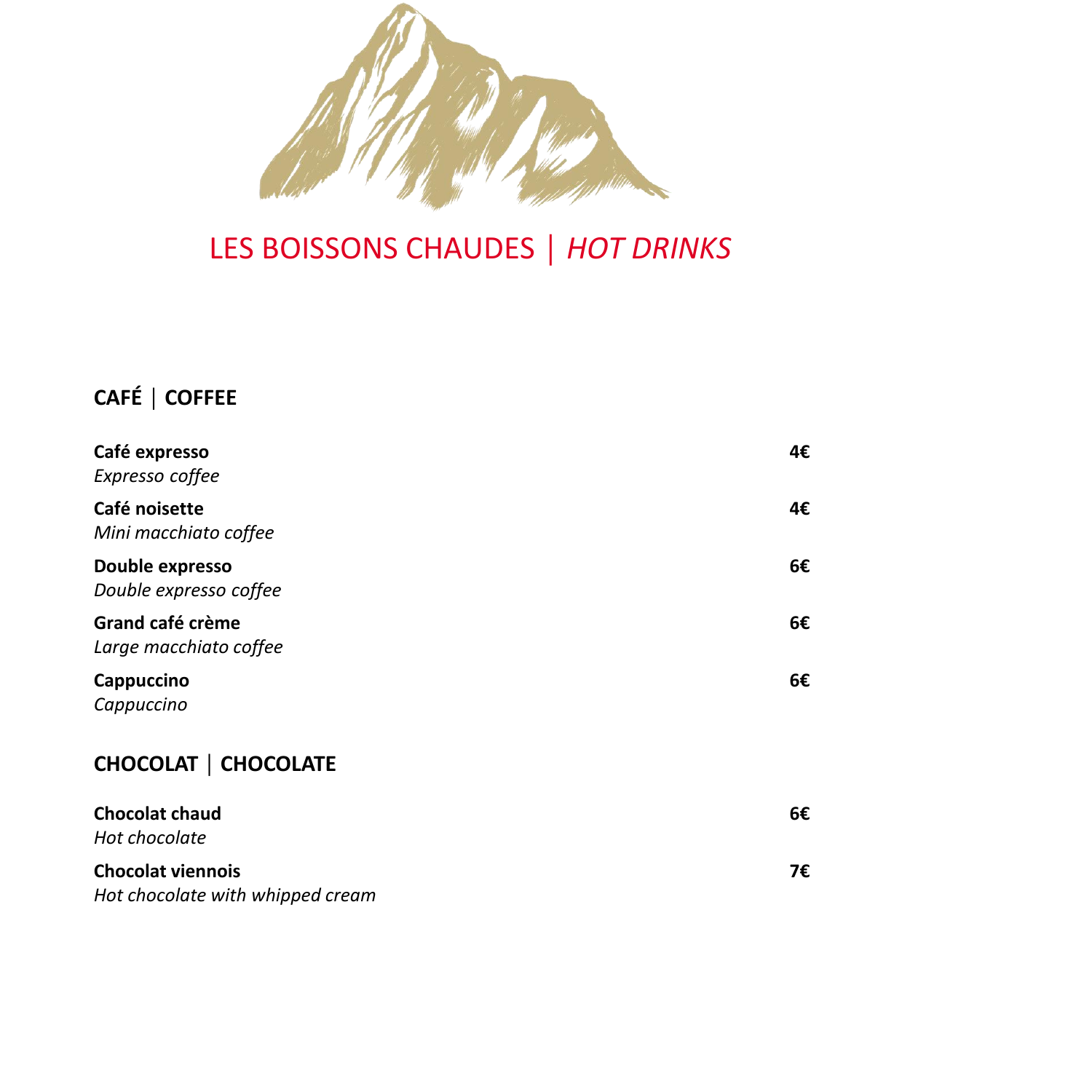

# LES BOISSONS CHAUDES │ *HOT DRINKS*

## **THÉ │** *TEA*

| <b>Earl Grey</b><br><b>Earl Grey</b>              | 6€ |
|---------------------------------------------------|----|
| Ceylan<br>Ceylan                                  | 6€ |
| <b>Darjeeling</b><br>Darjeeling tea               | 6€ |
| Thé Vert<br>Green tea                             | 6€ |
| Thé Vert menthe<br>Green mint tea                 | 6€ |
| TISANE   INFUSION                                 |    |
| Thé Vert Sencha Midori<br>Sencha Midori green tea | 6€ |
| <b>Camomille</b><br>Camomile                      | 6€ |
| <b>Tilleul</b><br>Linden leaf                     | 6€ |
| Verveine<br>Verbena                               | 6€ |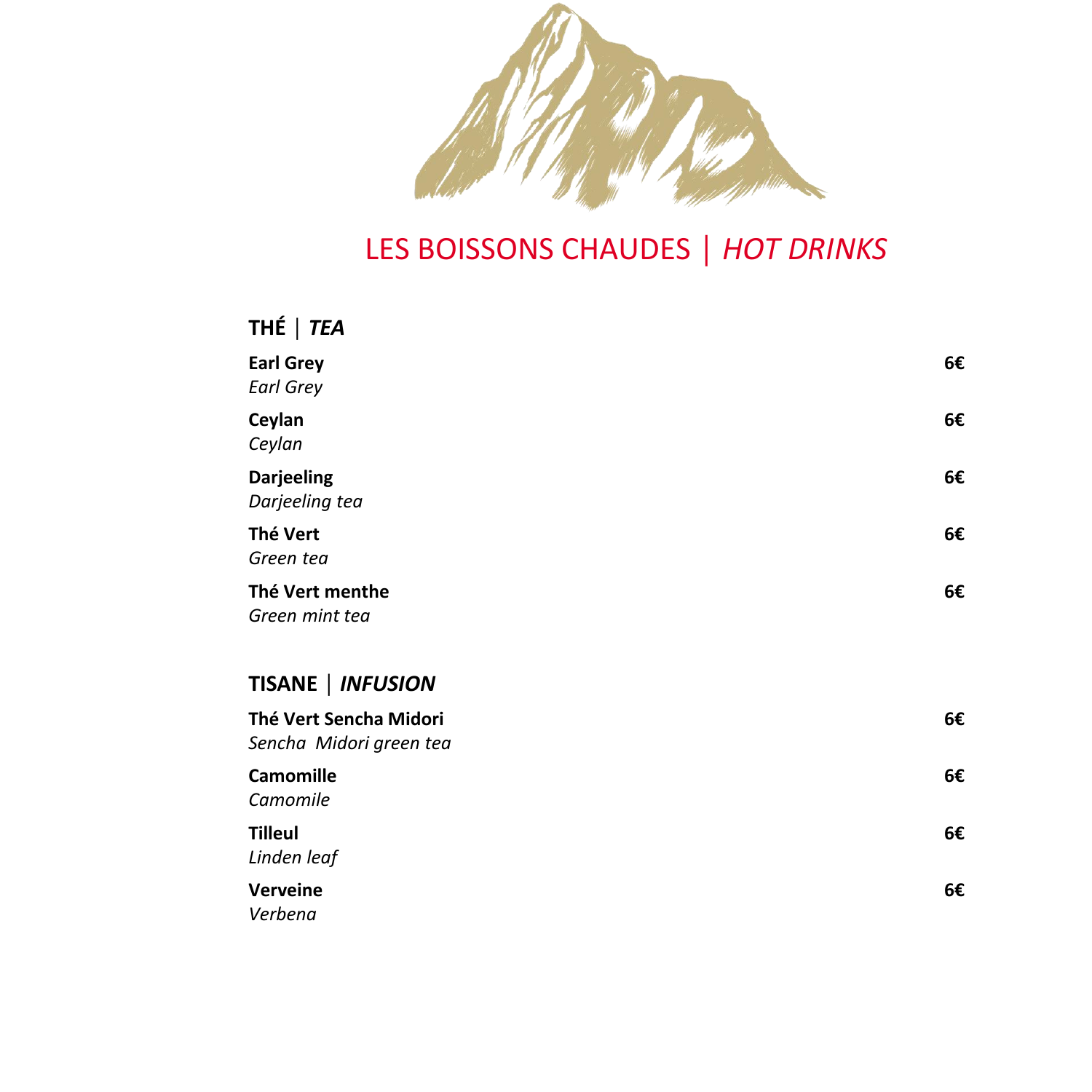

# LES BOISSONS CHAUDES │ *HOT DRINKS*

## **BOISSONS CHAUDES ALCOOLISÉES** *│ HOT ALCOHOLIC DRINKS*

| <b>Green Chaud</b><br>Chocolat Chaud, Chartreuse Verte, Chantilly<br>Hot Chocolate, Green Chartreuse Liquor, Whipped Cream | 9€  |
|----------------------------------------------------------------------------------------------------------------------------|-----|
| <b>CHOCOLAT CHAUD « ALTITUDE »</b><br>Chocolat chaud au rhum ou cognac<br>Hot Chocolate with rum or cognac                 | 9€  |
| <b>Vin Chaud Maison</b><br>Vin Rouge Chaud, Epices, Orange<br>Hot Red Wine, Spices, Sliced Orange                          | 7€  |
| Grog<br>Rhum, Miel, Citron<br>Rum, Honey, Lemon                                                                            | 7€  |
| <b>Irish Coffee</b><br>Whisky, Café, Sucre, Crème<br>Whisky, Coffee, Sugar, Cream                                          | 12€ |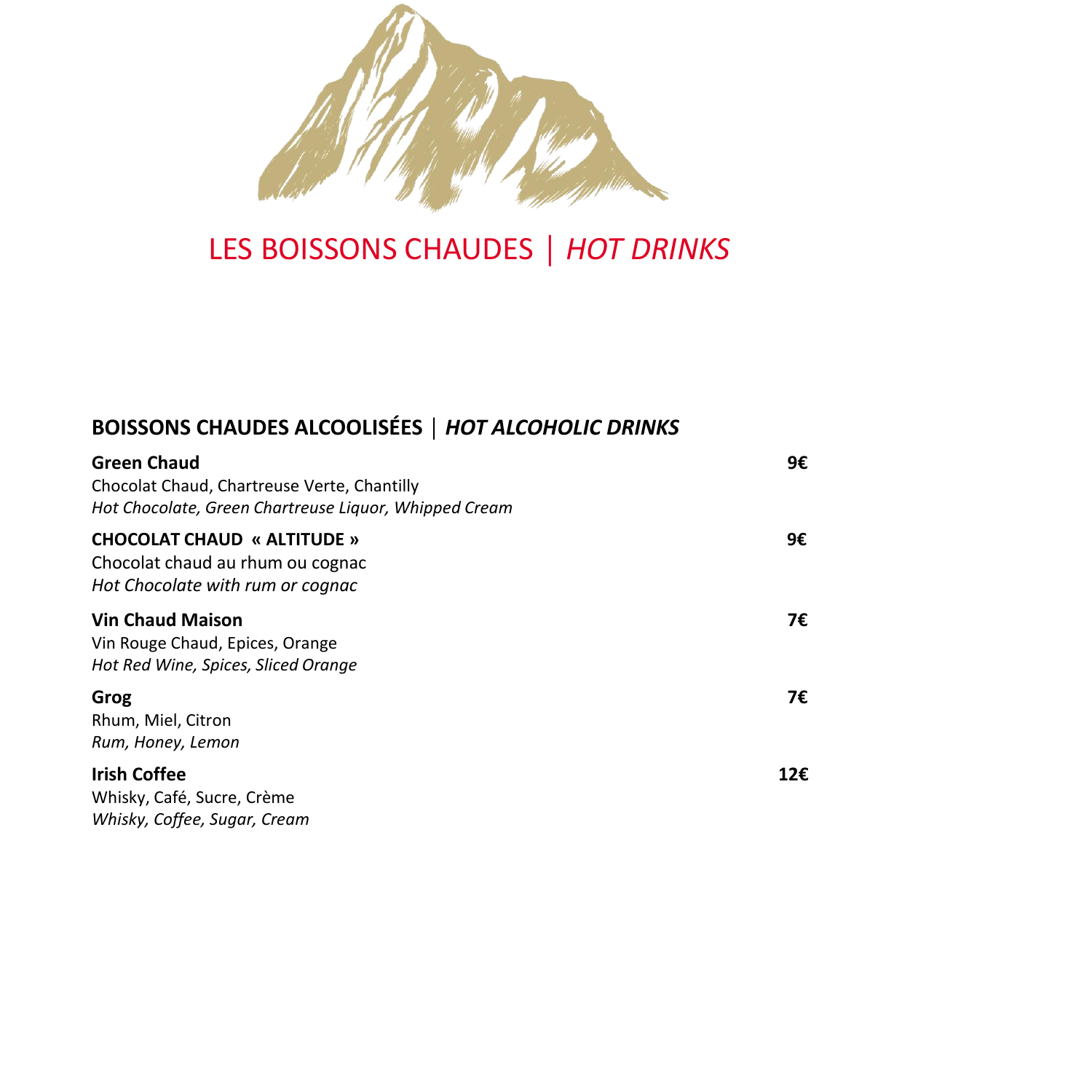

# LES BOISSON FROIDS │ *COLD DRINKS*

### **LES SOFTS /** *SOFTS*

|                                          | Coca Cola   Coco Cola Zero   Orangina   Sprite   Diabolo   Ice Tea<br>Alpic Limonade   Mountain SP Ginger Beer   Mountain Tonic | 7€  |
|------------------------------------------|---------------------------------------------------------------------------------------------------------------------------------|-----|
| <b>Red Bull</b>                          |                                                                                                                                 | 8€  |
| LES EAUX / WATERS                        |                                                                                                                                 |     |
| Acqua Panna<br>Still water               | 25 cl                                                                                                                           | 5€  |
| Perrier<br>Sparkling Water               | 33cl                                                                                                                            | 7€  |
| Chateldon<br>Sparkling Water             | 75cl                                                                                                                            | 11€ |
| San Pellegrino<br><b>Sparkling Water</b> | 75cl                                                                                                                            | 8€  |
| Acqua Panna<br>Still Water               | 75cl                                                                                                                            | 8€  |
| LES JUS DE FRUIT   FRUIT JUICES          |                                                                                                                                 |     |
| Orange   Pomme   Abricot   Tomate        |                                                                                                                                 | 7£  |

| Orange   Pomme   Abricot   Tomate      | 7€ |
|----------------------------------------|----|
| Orange   Apple   Apricot   Tomato      |    |
| Orange Pressée   Citron Pressé         | 9€ |
| Freshly squeezed Orange or Lemon juice |    |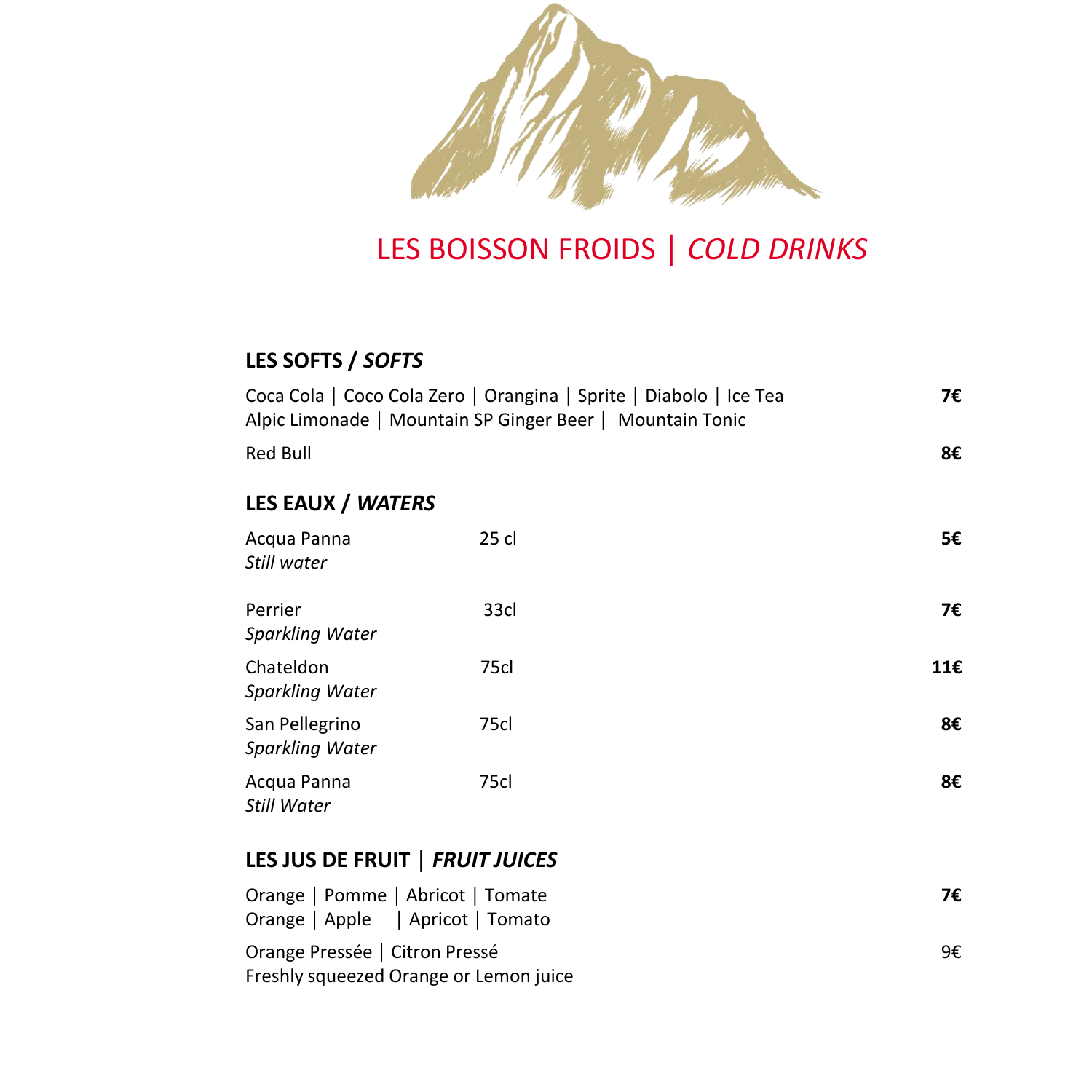

# LES BIÈRES│ *BEERS*

| BIÈRES PRESSIONS   DRAFT BEERS                                                                                                                                                                                                                                                                                                                                              | <b>25cl</b> | 50cl |
|-----------------------------------------------------------------------------------------------------------------------------------------------------------------------------------------------------------------------------------------------------------------------------------------------------------------------------------------------------------------------------|-------------|------|
| <b>Mont Blanc Blonde (Savoie)</b>                                                                                                                                                                                                                                                                                                                                           |             |      |
| Riche, ronde, d'une amertume équilibrée, elle combine un esprit à la fois<br>floral, fruité et épicé. Une première bouche maltée et un corps généreux<br>qui se termine sur une pointe de réglisse.<br>Rich, round, with a balanced bitterness, it combines a floral, fruity and spicy<br>spirit. A malty first taste and a generous body that ends on a hint of liquorice. | 7€          | 12€  |
| <b>Mont Blanc Blanche (Savoie)</b>                                                                                                                                                                                                                                                                                                                                          |             |      |
| La douceur des notes de froment précède la fraîcheur acidulée et agrume<br>de l'orange, avec une note finale épicée.<br>The sweetness of the wheat notes precedes the tart, citrusy freshness of the<br>orange, with a spicy finish.                                                                                                                                        | 8€          | 15€  |
| <b>BOUTEILLES   BOTTLED</b>                                                                                                                                                                                                                                                                                                                                                 |             | 33cl |
| Corona                                                                                                                                                                                                                                                                                                                                                                      |             | 8€   |
| Desperados                                                                                                                                                                                                                                                                                                                                                                  |             | 8€   |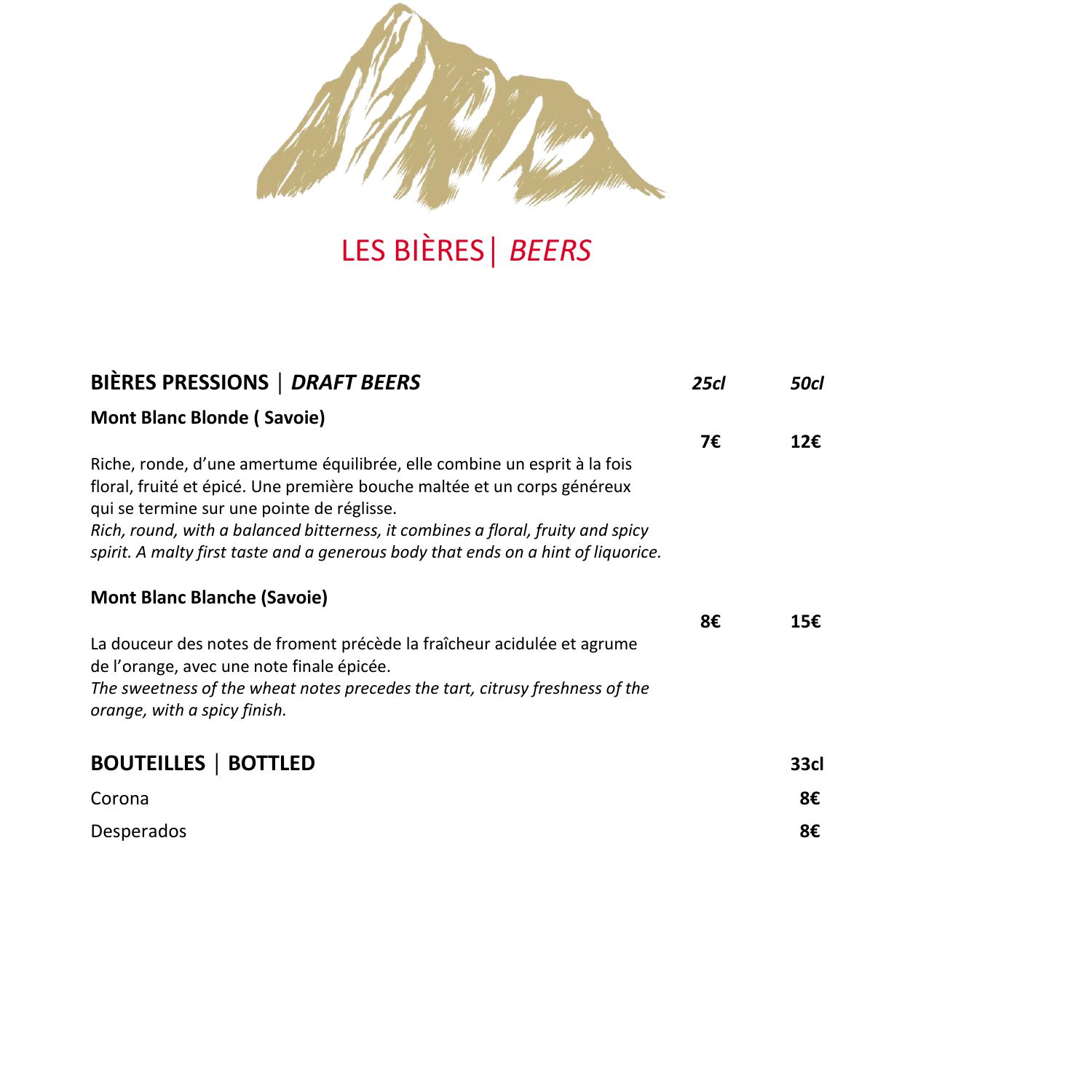

## AU VERRE │ *BY THE GLASS*

#### **LES COUPES DE CHAMPAGNE │** *CHAMPAGNE BY THE GLASS*

| Champagne prestige BRUT               | 12cl             | 19€ |
|---------------------------------------|------------------|-----|
| Champagne prestige ROSÉ               | 12cl             | 26€ |
| LOUIS ROEDERER BRUT « Cuvée Cristal » | 12 <sub>cl</sub> | 49€ |
| LES BLANCS   WHITE WINE BY THE GLASS  |                  |     |
| Apremont « Cuvée Nicolas »            | 15cl             | 8€  |
| Sancerre « Signature »                | 15cl             | 8€  |
| Chablis 1 <sup>er</sup> Cru           | 15cl             | 14€ |
| LES ROUGES   RED WINE BY THE GLASS    |                  |     |
| Gamay de Chautagne                    | 15cl             | 7€  |
| Bourgogne Pinot Noir « Les Forets »   | 15cl             | 8€  |
| Bordeaux Clarendelle                  | 15cl             | 10€ |
| . <i>. .</i>                          |                  |     |

### **LES ROSÉS│** *ROSE WINE BY THE GLASS*

| Studio « By Miraval » | 15cl |  |
|-----------------------|------|--|
|                       |      |  |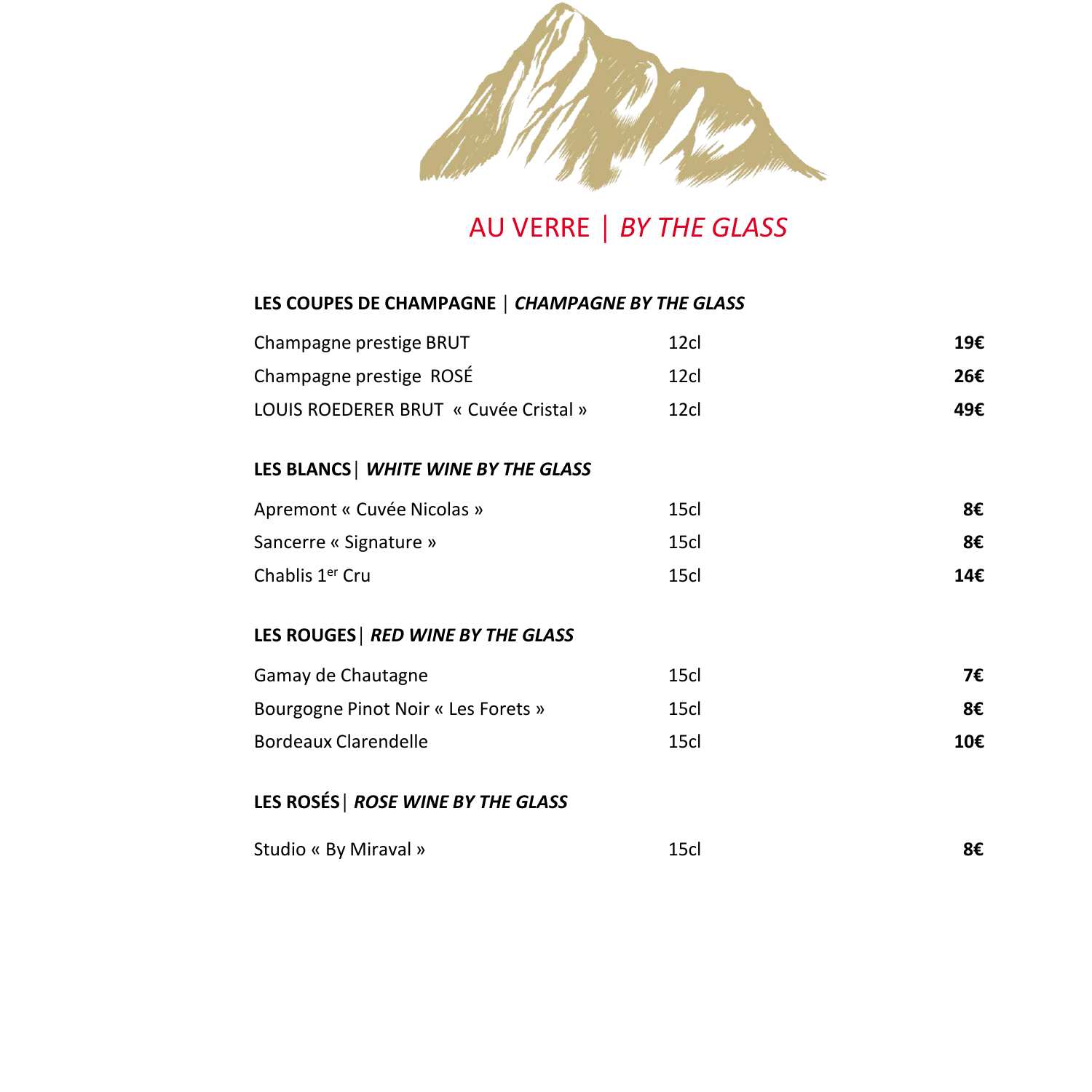

# LES APERITIFS│ *APERITIVES*

| <b>Kir Vin Blanc</b><br>Cassis<br>  Mure<br>  Pêche   Myrtille<br>Blackcurrant   Blackberry   peach   blueberry                                  | 8€  |
|--------------------------------------------------------------------------------------------------------------------------------------------------|-----|
| <b>Kir Royal</b><br>Avec Champagne<br>With Champagne                                                                                             | 16€ |
| Piscine de champagne<br>Verre de Champagne avec Glaçon<br>Glass of Champagne with ice                                                            | 23€ |
| <b>Aperol Attitude</b><br>Aperol Spritz, Prosecco, Liqueur de Chambord, Eau Gazeuse<br>Aperol Spritz, Prosecco, Chambord Liquor, Sparkling Water | 15€ |
| <b>Apérol Spritz</b><br>Aperol Spritz, Prosecco, Eau Gazeuse<br>Aperol Spritz, Prosecco, Sparkling Water                                         | 15€ |
| Americano<br>Martini Rosso   Campari   Eau Gazeuse<br>Martini Rosso   Campari   Sparkling Water                                                  | 8€  |
| <b>Campari Orange</b><br>Campari   Jus d'Orange<br>Campari   Orange Juice                                                                        | 8€  |
| Ricard   Pastis 51                                                                                                                               | 6€  |
| Martini Rouge   Blanc   Campari                                                                                                                  | 6€  |
| <b>Porto Rouge</b>                                                                                                                               | 7€  |
| <b>Suze</b>                                                                                                                                      | 7€  |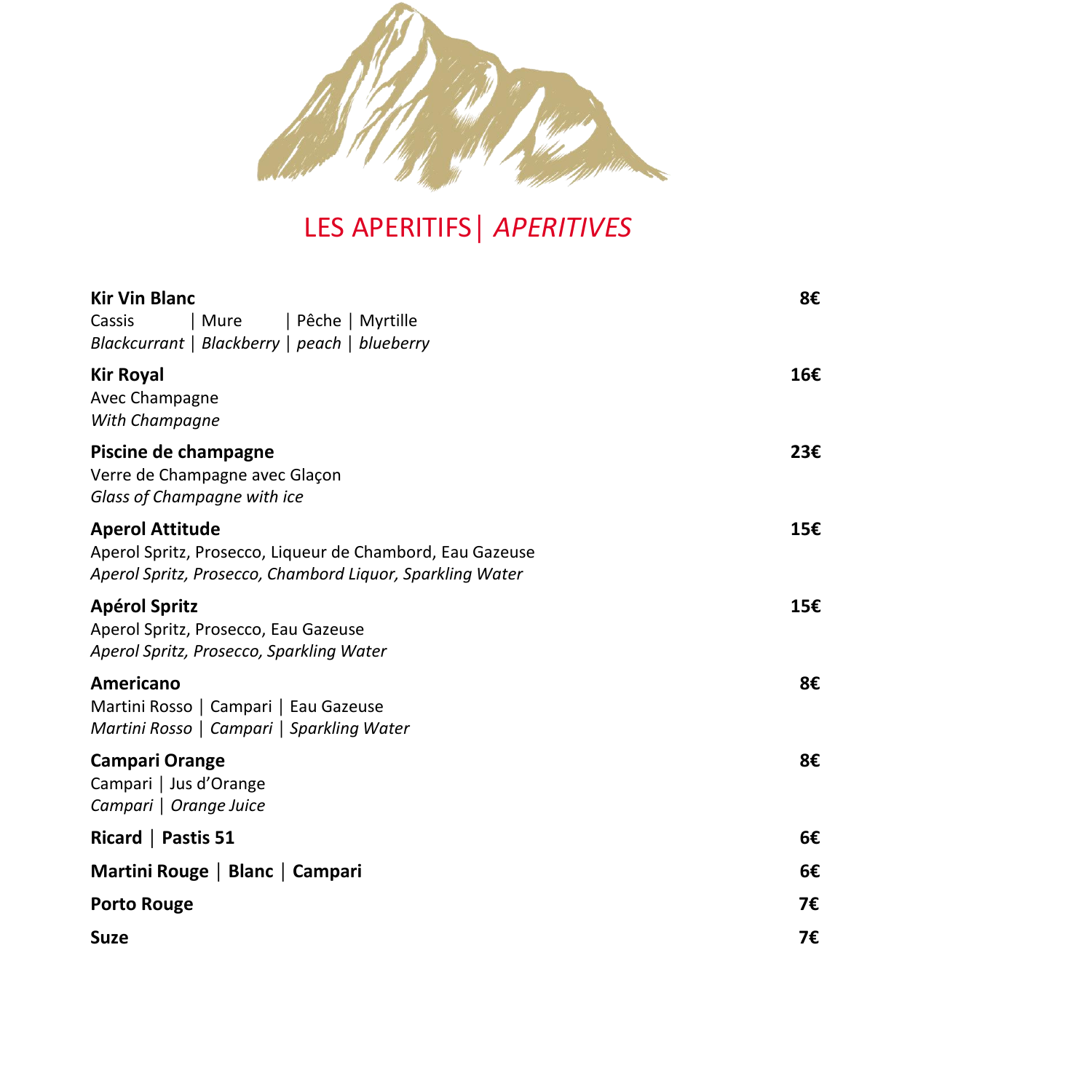

LES COCKTAILS│ *COCKTAILS*

| Mojito<br>Rhum Blanc, Feuille de Menthe, Citron Vert, Sucre de Canne, Eau Gazeuse<br>White Rum, Fresh Mint, Fresh Limes, Sugar Cane, Sparkling Water                           | 16€ |
|--------------------------------------------------------------------------------------------------------------------------------------------------------------------------------|-----|
| Genegroni<br>Génépi, Campari, Martini Rouge<br>Génépi, Campari, Martini Rosso                                                                                                  | 16€ |
| Vertigo<br>Vodka, Italicus, Sirop de Citron, Bière Blanche<br>Vodka, Italicus, Lemon sirop, Beer                                                                               | 16€ |
| <b>Meribel Mule</b><br>Gin, Liqueur de Sapin, Citron Vert Pressé<br>Gin, Fir Tree Liguor, Freshly Squeezed Lime Juice                                                          | 16€ |
| Oxygène<br>Jack Daniel's, Miel, Coulis de Framboise, Citron Vert Pressé, Limonade<br>Jack Daniels, Honey, Raspberry Coulis, Freshly Squeezed Lime Juice, Lemonade              | 16€ |
| La Fée Verte<br>Champagne, Chartreuse Verte, Coulis de Pommes Verte, Miel<br>Champagne, Chartreuse Verte, Green Apple Coulis, Honey                                            | 16€ |
| Le Visionnaire<br>Prosecco, Saint Germain, Coulis de Pommes Verte, Menthe et Mure Fraîches, Soda<br>Prosecco, Saint Germain, Green Apple Coulis, Fresh Mint & Blackberry, Soda | 16€ |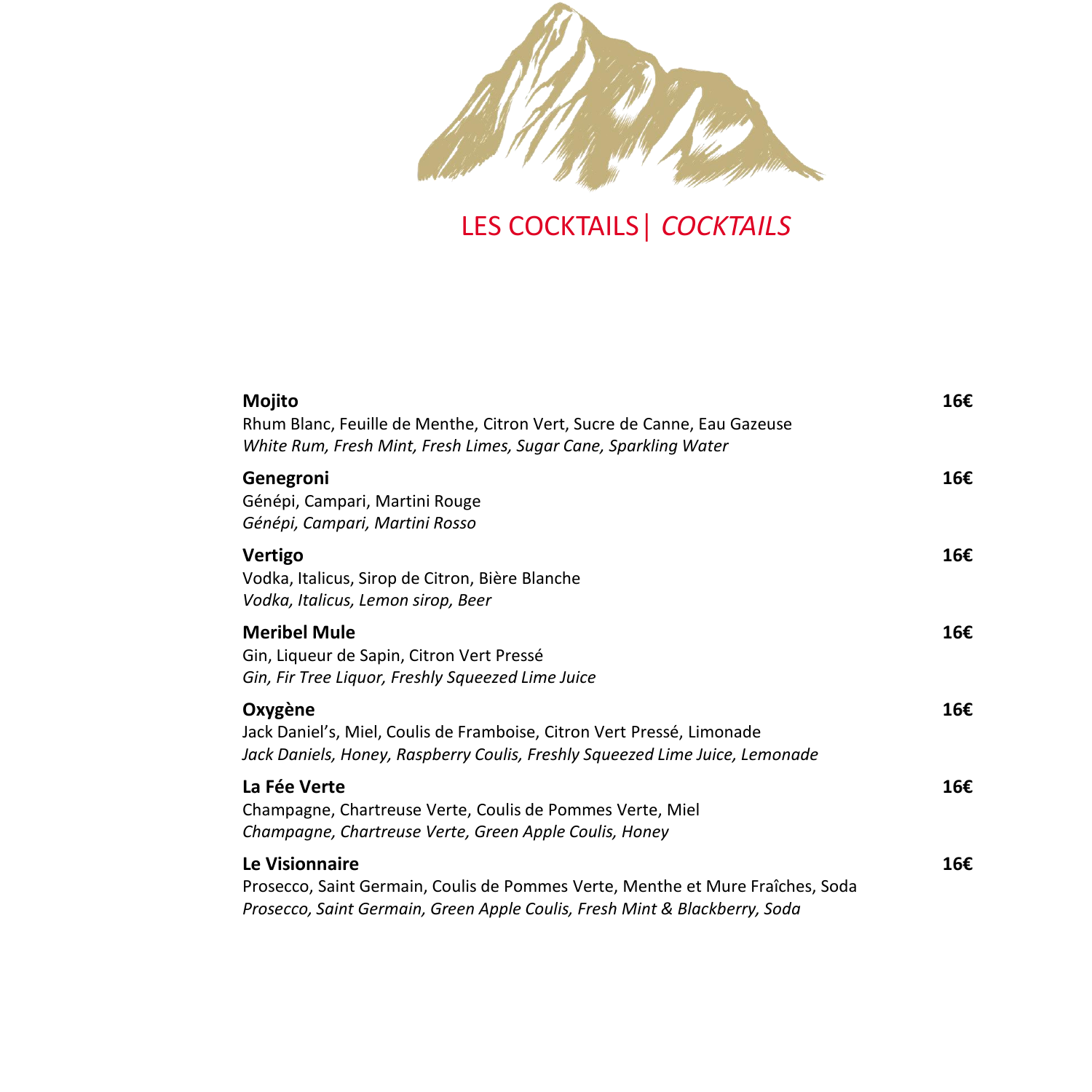

# LES VIRGIN COCKTAILS│ *MOCKTAILS*

| <b>Bisou Bisou</b><br>Coulis de Fruit de la Passion, Coulis de Mangue, Jus d'Ananas, Cannelle<br>Passion Fruit Coulis, Mango Coulis, Pineapple Juice, Cinnamon            | 14€ |
|---------------------------------------------------------------------------------------------------------------------------------------------------------------------------|-----|
| <b>Belle Otero</b>                                                                                                                                                        | 14€ |
| Coulis de Fraise, Coulis de Cassis, Coulis de Framboise, Jus de Craberry<br>Strawberry Coulis, Blackcurrent coulis, Raspberry coulis, Cranberry Juice                     |     |
| <b>Juicy Medecine</b><br>Jus de Pamplemousse, Jus d'Orange, Gingembre Frais, Pomme Granny Smith<br>Grapefruit Juice, Orange Juice, Fresh Ginger, Fresh Granny Smith Apple | 14€ |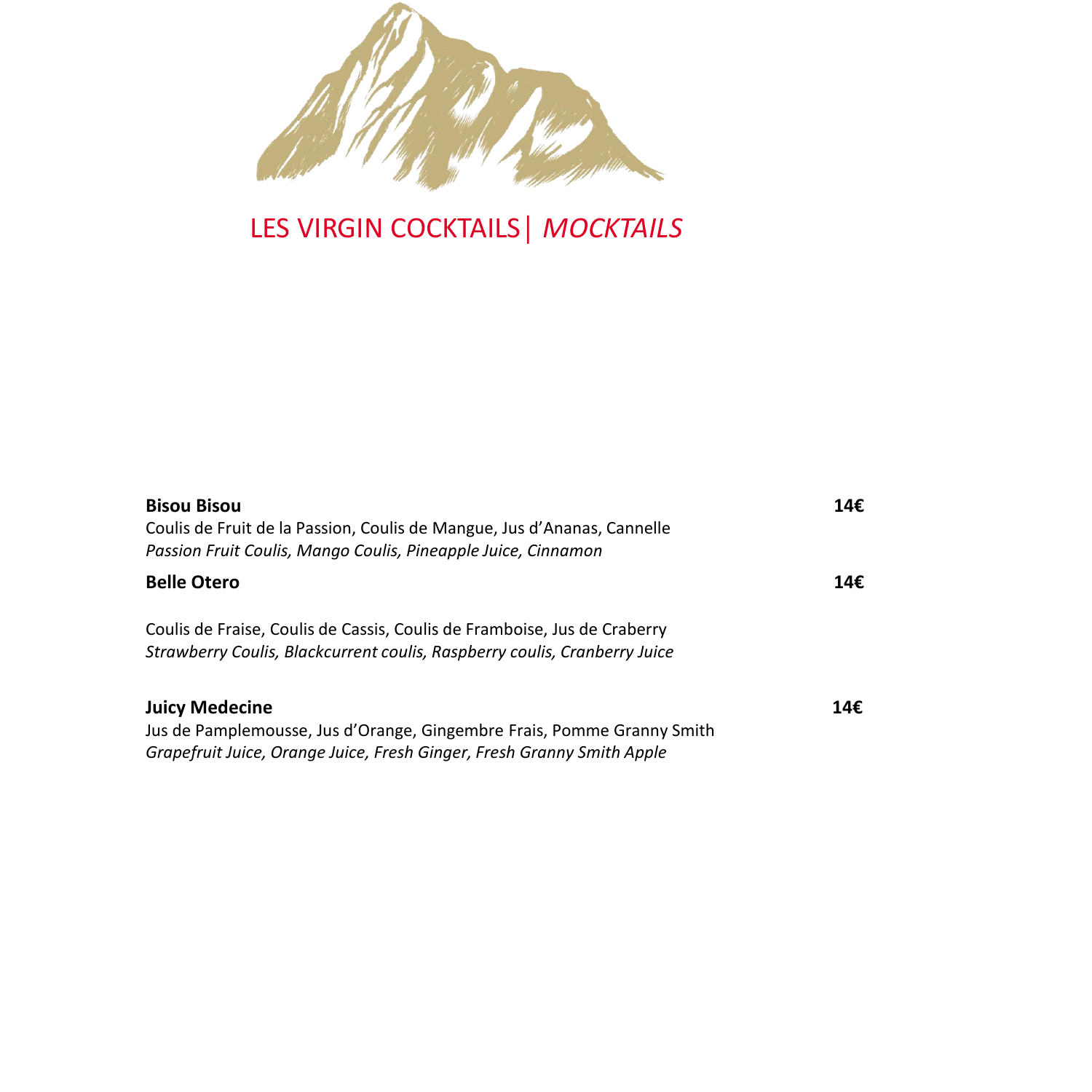

LES ALCOOLS│ *ALCOHOLS*

| LES WHISKYS   WHISKYS          | 4cl | Btl  |
|--------------------------------|-----|------|
| Jack Daniel's                  | 11€ | 140€ |
| Chivas Regal 12 ans   12 years | 12€ | 150€ |
| Lagavulin 16 ans   16 years    | 15€ |      |
| <b>Bourbon Blantons</b>        | 12€ |      |
| <b>Bushmils Black Label</b>    | 11€ |      |
| LES RHUMS   RUMS               |     |      |
| Rhum Diplomatico reserve       | 12€ |      |
| Havana 3                       | 10€ |      |
| Zacapa 23                      | 16€ |      |
| <b>LES VODKAS   VODKAS</b>     |     |      |
| Zubrowka                       | 12€ |      |
| Grey Goose                     | 12€ | 150€ |
| Belvedere                      | 12€ | 150€ |
| <b>Beluga</b>                  | 16€ |      |
|                                |     |      |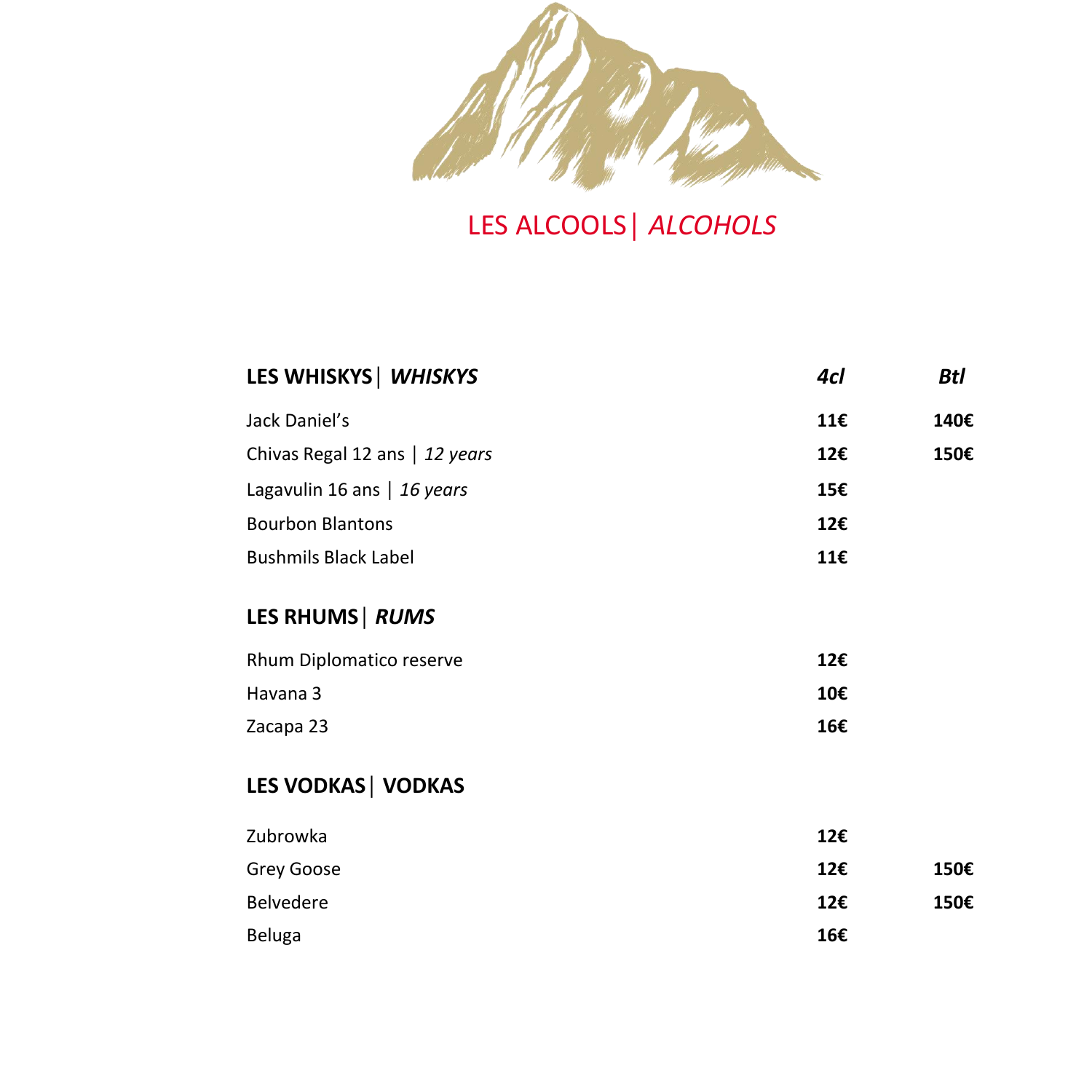

# LES ALCOOLS│ *ALCOHOLS*

| LES GINS   GINS            | 4cl | <b>Btl</b> |
|----------------------------|-----|------------|
| <b>Bombay Sapphire</b>     | 12€ | 150€       |
| Hendricks                  | 12€ |            |
| The Botanist               | 14€ |            |
| Monkey 47                  | 14€ |            |
| Prince Explorer Monaco Gin | 14€ |            |

## **LES TEQUILA│** *TEQUILAS*

| Téquila Don Julio Bianco   | 14€ |      |
|----------------------------|-----|------|
| Téquila Don Julio Reposado | 15€ | 130€ |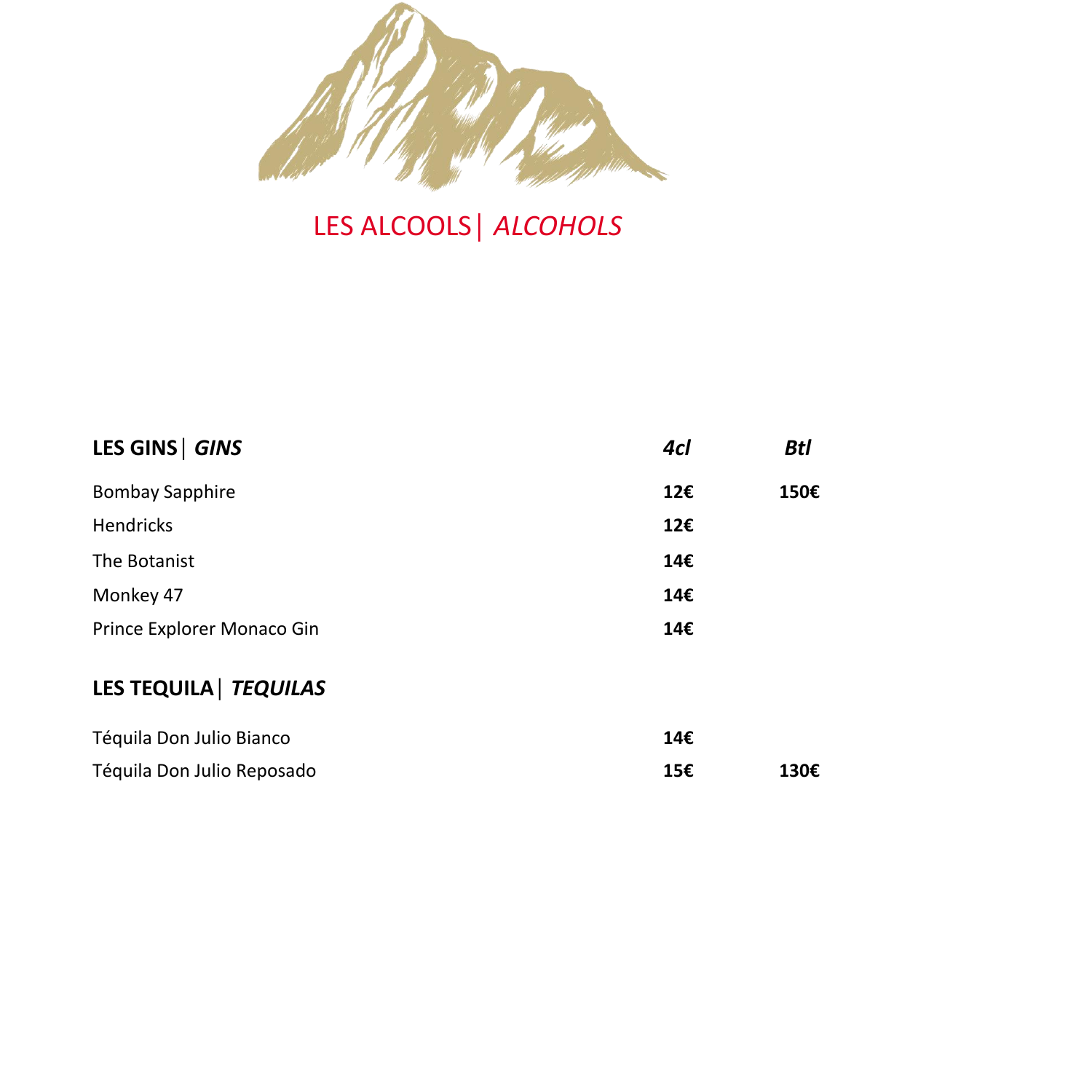

LES DIGESTIFS│ *DIGESTIVES*

|                         | 4cl |
|-------------------------|-----|
| Génépi                  | 9€  |
| <b>Chartreuse Verte</b> | 9€  |
| Cointreau               | 9€  |
| <b>Grand Marnier</b>    | 9€  |
| Kalhua                  | 9€  |
| Jägermeister            | 9€  |
| Amaretto                | 9€  |
| Get 27                  | 9€  |
| Limoncello (Scogliera)  | 9€  |
| Marc de Savoie / Grappa | 9€  |
| Fernet Branca           | 9€  |
| Bailey's                | 9€  |
| Armagnac                | 9€  |
| Fernet Branca           | 9€  |
| Cognac Rémy Martin VSOP | 9€  |
| Mirabelle               | 9€  |
| Poire Williams          | 9€  |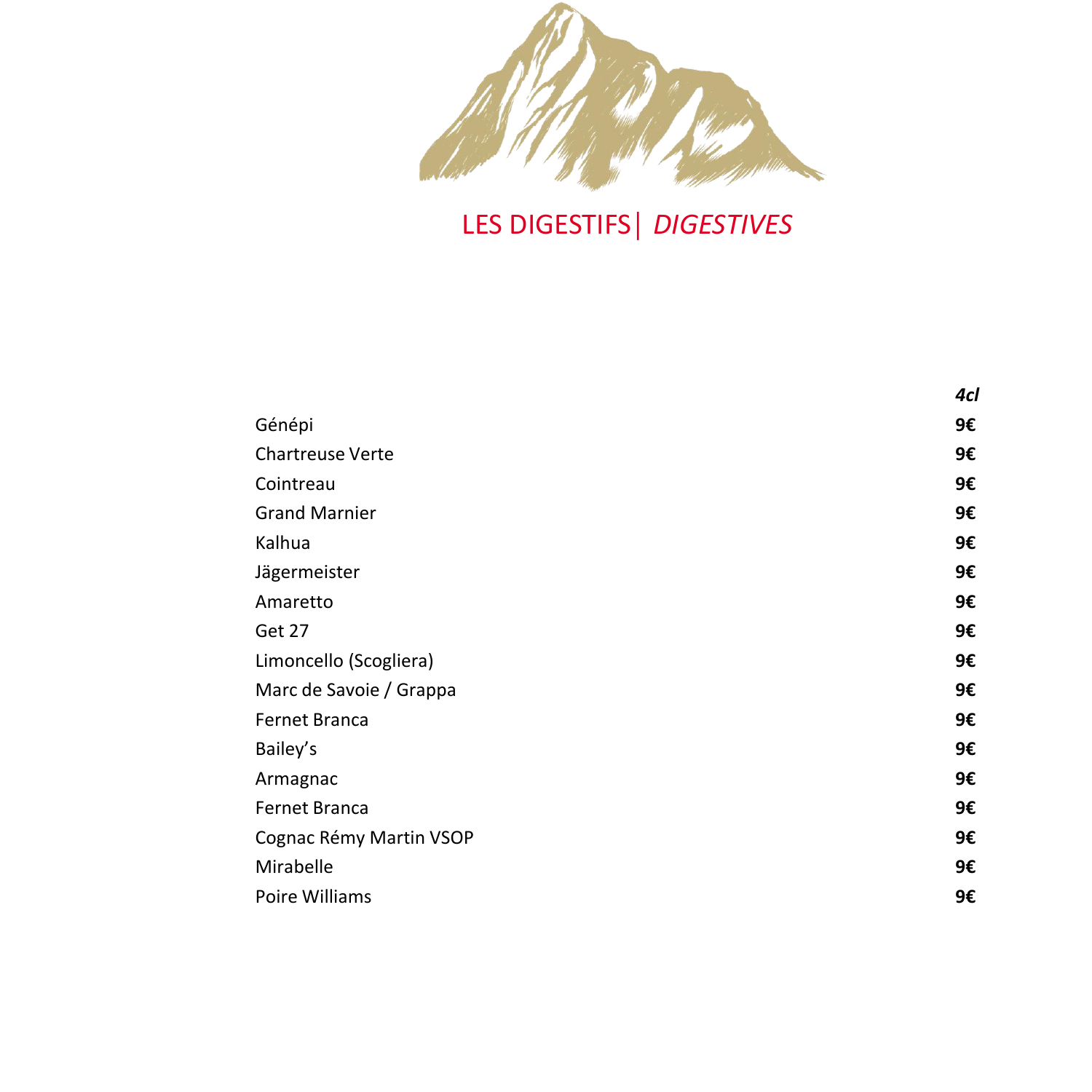

# LES PRECIEUX│ *PRECIOUS LIQUORS*

|                                  | 4cl  |
|----------------------------------|------|
| Chartreuse V.E.P Verte           | 18€  |
| Poire Brama                      | 18€  |
| Téquila Don julio 1942           | 38€  |
| Téquila clase Azul Reposado      | 44€  |
| Chivas Royal salute 21 years     | 41€  |
| Bas Armagnac Laberdolive XO 1998 | 25€  |
| Cognac Lheraud XO                | 35€  |
| <b>Hennessy Paradis</b>          | 61E  |
| Cognac Rémy Martin Louis XIII    | 235€ |